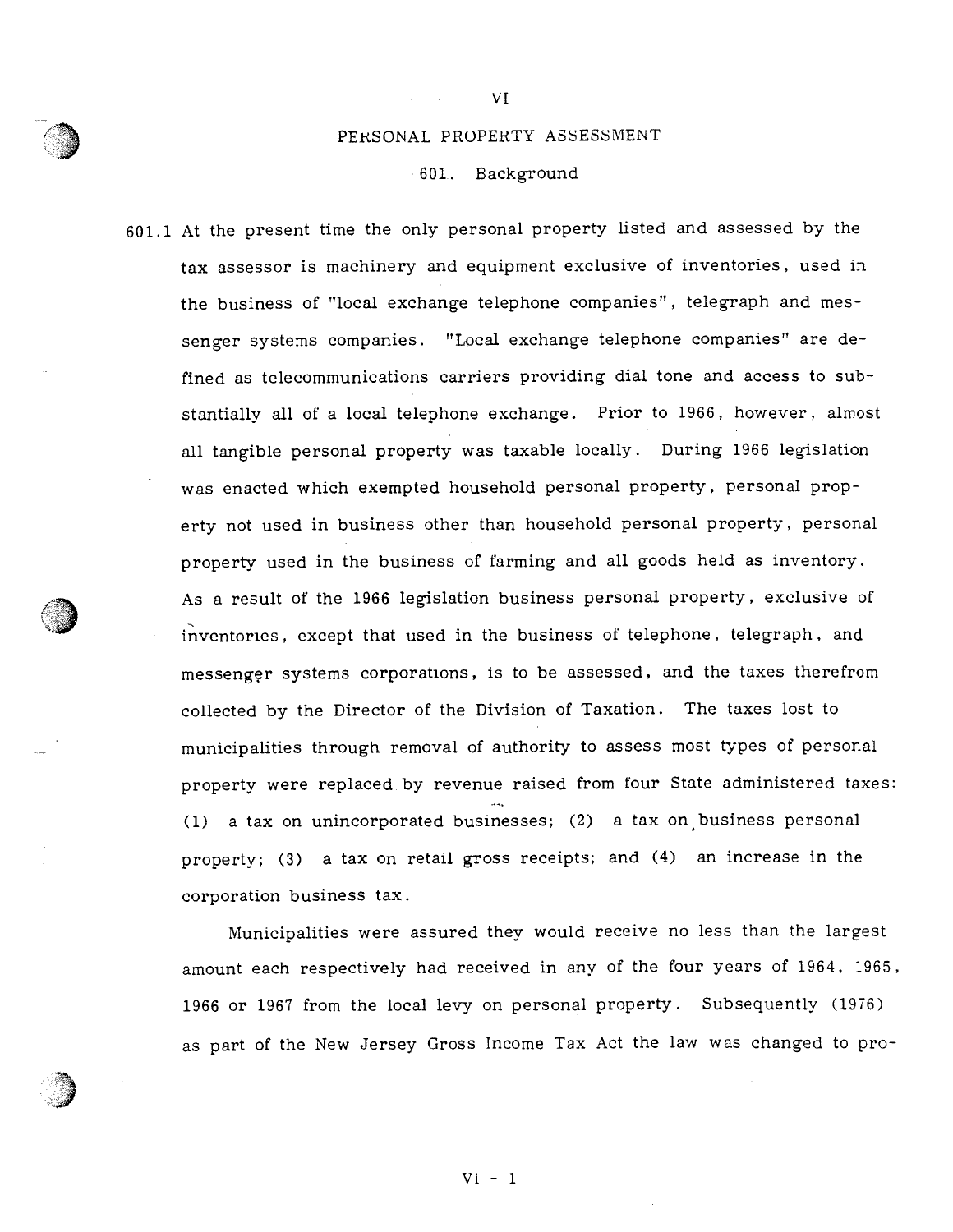vide for annual State distribution of replacement revenues to municipalities which would not be less than those which were certified by the Director of the Division of Taxation for payment to municipalities on October 15, 1976. At the same time the Unincorporated Business Tax and the Retail Gross Receipts Tax were repealed. More recently (1989) legislation limited the taxation of tele <sup>p</sup>hone companies to "local exchange telephone companies" which are defined as telecommunication's carriers providing dial tone and access to substantially all of <sup>a</sup> local telephone exchange. tn addition to the State administered taxes described, certain business personal property remained subject to assessment at the municipal level (see paragraph 602.13 and section 603.1 et seq.) REFERENCES:

Local Property Tax Bureau News, July-August, 1966, p.1.

602. Basis of Personal Property Assessment

602.1 Statutory provisions. As <sup>a</sup> general rule, personal property is all property which is not attached to the land or to a building, structure, or improvement to the land in some. permanent manner. It includes all movable machinery or equipment which is not constructed as an integral part of the building, structure, or super-structure, and which is removable without material in jury. Any tank having <sup>a</sup> capacity of more than 30,000 gallons is deemed to be real property. The line of demarcation between real and personal prop erty is not always clear. In doubtful cases, assessors should consult their municipal attorneys for guidance (see: Section 204.2).

Although some tangible personal property is taxable in New Jersey, intangible personal property, such as cash, accounts receivable, and securities has not been taxable under the property tax laws of this State since 1945.

 $VI - 2$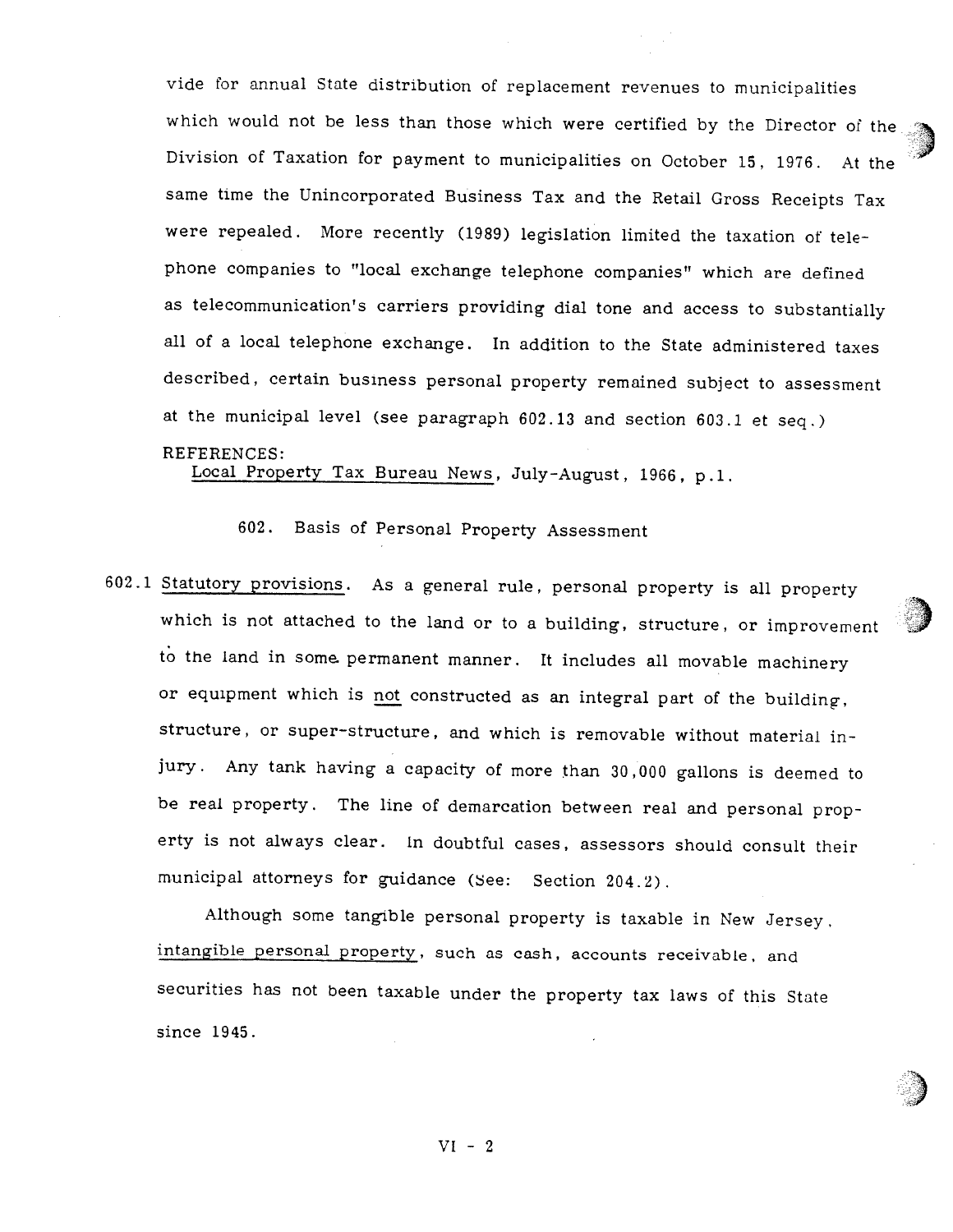The Constitution of New Jersey provides that all property shall be assessed under general laws and by uniform rules, and that real property shall be assessed according to the "same standard of value." Since personal property is not subject to the "same standard of value" require ment applicable to real property, the Legislature, in adopting general laws and uniform rules with respec<sup>t</sup> to the assessment of personal property, has, over the years, provided for differing treatment for several major categories of tangible personal property such as: household personal prop erty and personal effects; personal property not used in business other than household personal property; personal property, excepting inventories, used in the business of local exchange telephone, telegraph and messenger systems companies; and personal property used in all other types of business, excep<sup>t</sup> ing inventories, motor vehicles and farm personal property.

REFERENCES:

Constitution of New Jersey, Article VIII, Section 1, Paragraph 1. Exemption of Intangible Personal Property, Chapter 163, Laws of 1945; Chapter 2, Laws of 1989.  $N.J.S.A. 54:4-1.$  $N.J.A.C.$  18:12-10.2

602.11 Household personal property and effects. Household personal prop erty and persona<sup>l</sup> effects were taxable by local assessors for many years. Statutes enacted in 1960 provided for the optional elimination by municipal ordinance of assessments against household personal property and personal effects. The majority of New Jersey municipalities voluntarily eliminated household personal property assessments, so that by tax year 1966 only 12 municipalities assessed this type of personal property. Beginning with the tax year 1967 the Legislature eliminated the assessment of household personal property and persona<sup>l</sup> effects altogether. This exemption continues in force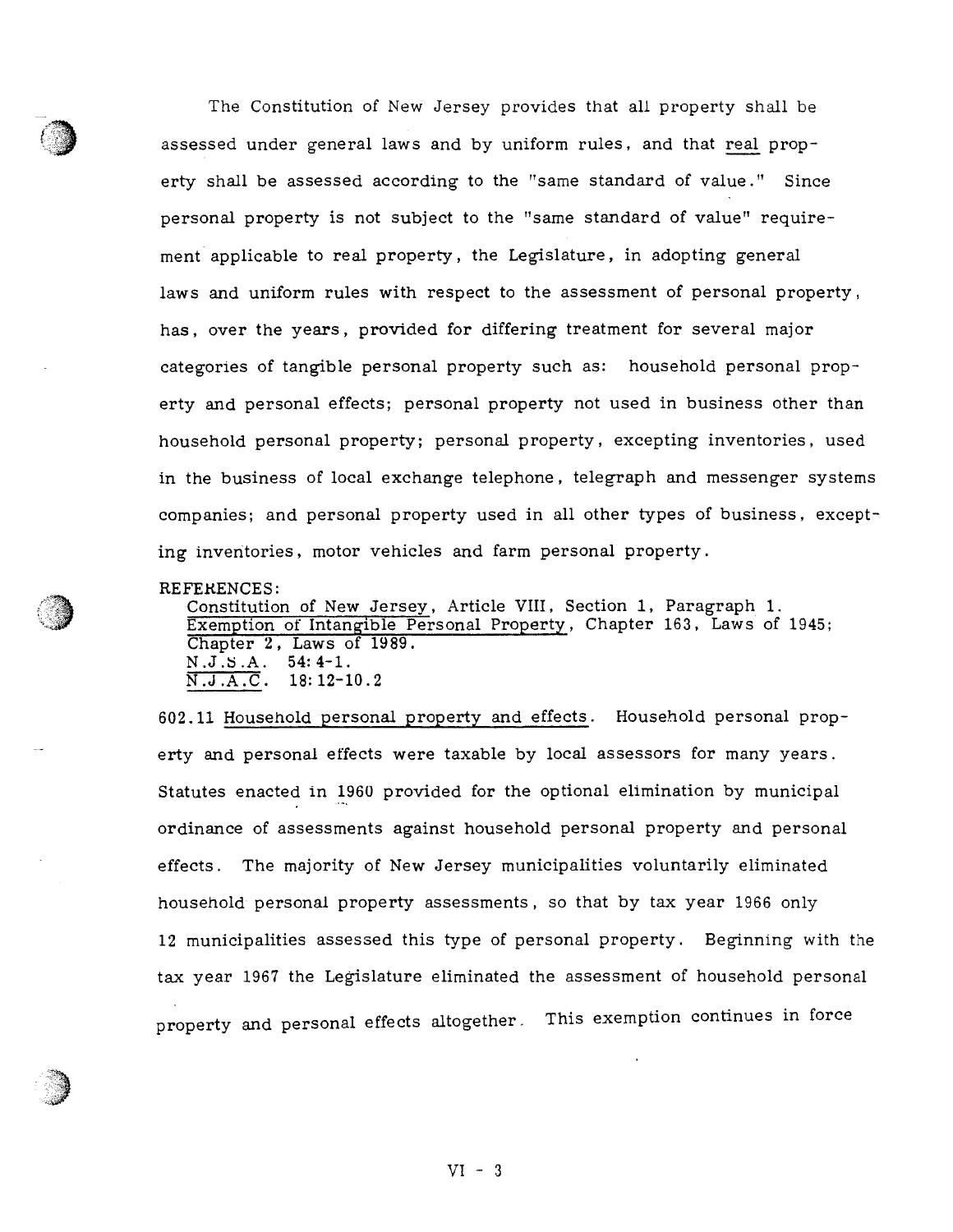at this time.

REFERENCES:

Local Property Tax Bureau News, April-May, 1966, p. 1; April-May, 1967, p. 4.

<sup>602</sup> . <sup>12</sup> Personal property not used in business other than household persona<sup>l</sup> property. Personal property of this type was eliminated from taxation in 1966 by Act of the Legislature.

602.13 Local exchange telephone, telegraph and messenger systems companies persona<sup>l</sup> property. Business persona<sup>l</sup> property of this type, excep<sup>t</sup> for inven tories, is assessable at the local level by the tax assessor. Taxable value of this class of persona<sup>l</sup> property is calculated by the local tax assessor, is <sup>p</sup>laced in the tax list, and becomes par<sup>t</sup> of the ratables of the municipality in which it is situated. (see Section 603.1 et seq.).

# REFERENCES:

N.J.S.A. 54:4-1, 54: 4-2.44 et seq.

<sup>602</sup> .14 Other business persona<sup>l</sup> property. Machinery and equipment situated in New Jersey is assessed and taxed by the Division of Taxation, State of New Jersey. Owners of business persona<sup>l</sup> property other than telephone, tele grap<sup>h</sup> and certain messenger systems companies are required to file with the Division of Taxation <sup>a</sup> statement (Form BPT-l, see Exhibit VI-1) showing the original cost of their persona<sup>l</sup> property used in business. Business in ventories are not required to be reported and are not taxed, nor are motor vehicles or any persona<sup>l</sup> property used in the business of farming.

- (1) The tax imposed is calculated by multiplying <sup>a</sup> rate of S1.30 per hundred dollars times 50% of the original cost of personal property used in business.
- (2) Acquisitions of machinery and equipment by businesses after January 1, <sup>1977</sup> are not required to be reported, and are thereby effectively elimi nated from impingement of the tax on business persona<sup>l</sup> property.

 $VI - 4$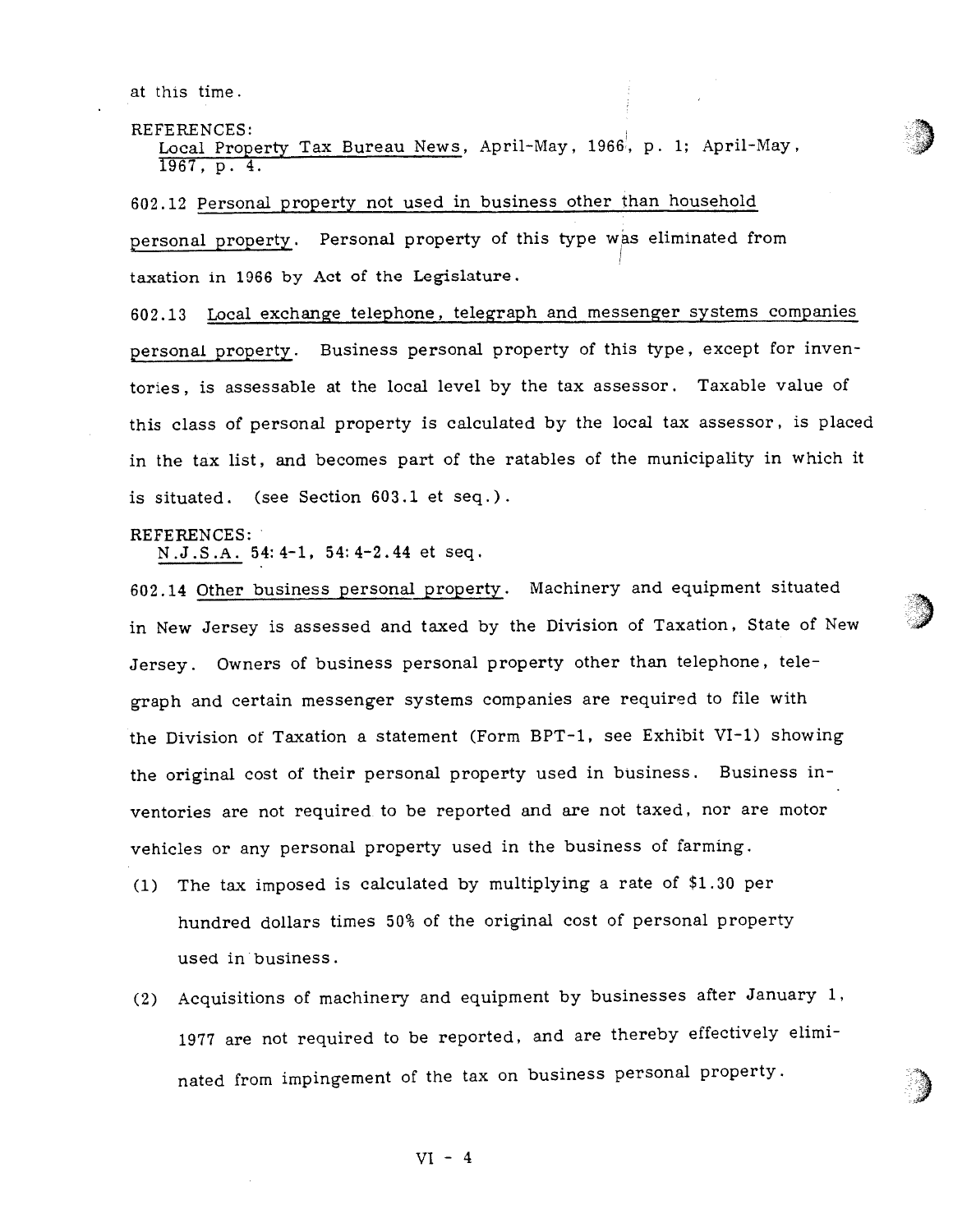(3) An individual who is <sup>a</sup> aualified veteran and is also the owner of taxable business personal property may apply his \$50 veteran deduction or any portion thereof against the tax levied against him as the owner of business personal property.

#### REFERENCES:

N.J.S.A. 54:11A-l et seq. Constitution of New Jersey , Article VIII, Section 1, paragraph 3.

603. Local Assessment of Personal Property Used in Business

603.1 Taxpayers subject to local business persona<sup>l</sup> property assessment. Tax payers subject to local assessment for their business persona<sup>l</sup> property are local exchange telephone, telegraph and messenger service companies, corporations and associations who are subject to franchise taxes on their gross receipts (Chapter 4, Laws of 1940). Examples of such taxpayers are New Jersey Bell Telephone Company, Western Union Company, Inc., and others. REFERENCES:

N.J.S.A. 54:4—i, 54:4-2.44 et seq.

603.2 Standard of value. The standard of value at which locally assessable business personal property is to be assessed is the true value of the property. The true value is the original cost of the business personal property less depreciation as shown on the books and records of the company owning the personal prop erty. The true value of business persona<sup>l</sup> property to be reported by the tax payer may not be less than 20% of its original cost so long as it remains in use. REFERENCES:

N.J.S.A. 54: 4-2.44, 54: 4-2.45.

603.3 Assessment date. The true value or net book value of business personal property is to be determined annually as of January 1. This date is the date as of which assessment is to be made with respec<sup>t</sup> to the taxes pay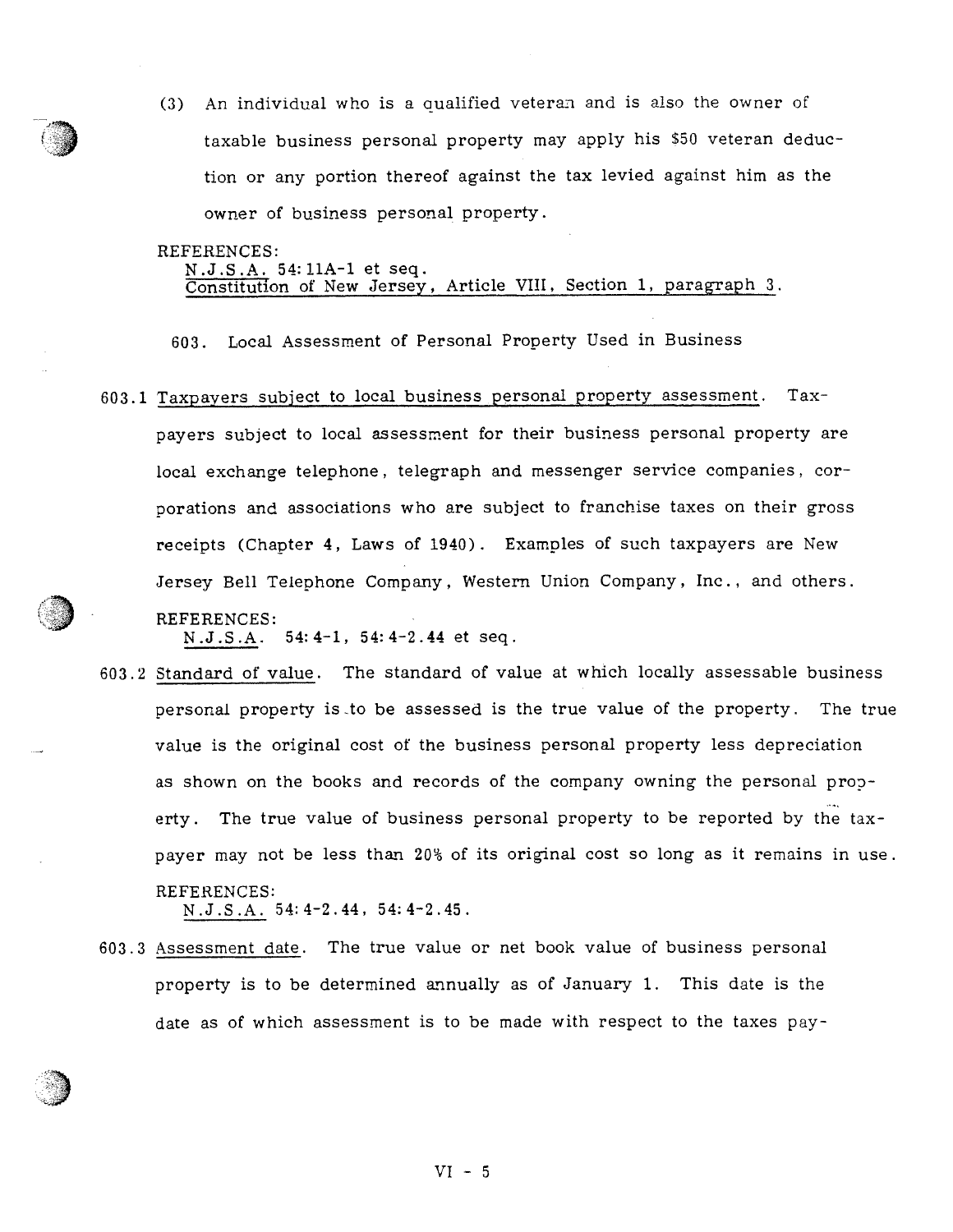able in the succeeding year. Therefore the assessment date for business persona<sup>l</sup> property taxes to be <sup>p</sup>laced on the 1980 list is January 1. 1979.

REFERENCES: N.J.S.A. 54: 4-2.45, 54: 4-2.46.

603.4 Taxpayers required to file <sup>a</sup> return. Each local exchange telephone, telegraph and messenger system company, corporation or association subject to Franchise Tax and owning tangible goods and chattels, exclusive of inventories, is re quired to file <sup>a</sup> return annually with the tax assessor. The return form, which is promulgated by the Director of the Division of Taxation, is designated Form PT-10 (See Exhibits VI-2 and VI-3). Since only a few of such forms are needed for each taxing district, the Local Property and Public Utility Branch furnishes the Form PT-10 to taxpayers required to report their personal property to local tax assessors.

REFERENCES:

N.J.S.A. 54:4-2.48.

603.41 Separate returns required. Taxpayers required to file <sup>a</sup> return must file <sup>a</sup> separate return with the tax assessor of each municipality in which they hold tangible persona<sup>l</sup> property used in business, exclusive of inventories, which is owned by them on the assessment date.

REFERENCES: N.J.S.A. 54: 4—2.48.

 $\mathbf{A}$ 

603.42 Due date for filing return forms. The return Form PT-10 must be filed by the taxpayer on or before September 1, of the pretax year with the assessor of the taxing district in which business persona<sup>l</sup> property is located. **REFERENCES:** 

N.J.S.A. 54: 4—2.48.

603.43 Extension of time for filing. The assessor may, upon request made to him on or before September 1 of the pretax year provided good cause is shown, extend the time to file a Form PT-10 up to the end of a 2-month period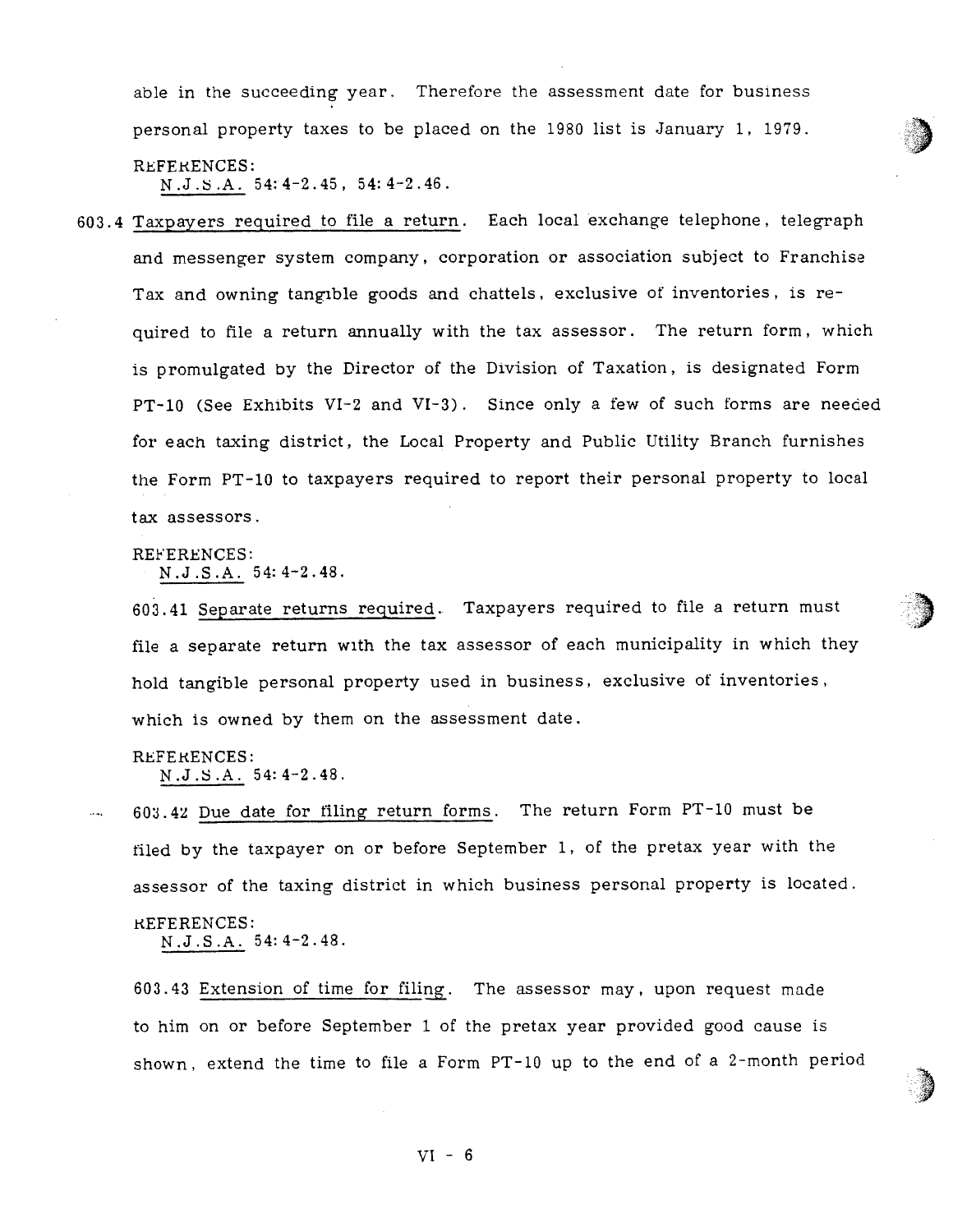next following September <sup>1</sup> of the pretax year.

REFERENCES: N.J.S.A. 54:4-2.49.

603.5 Value to be reported. The value of depreciable machinery, implements and equipment as reported to the Internal Revenue Service for federal in come tax purposes for the year immediately prior to the tax year for which the PT-10 is being filed is the value which must be reported and which forms the basis for calculation of the taxable value of this type of property (See line 8, Exhibits VI-2 and VI-3).

REFERENCES:

N.J.S.A. 54:4-2.45. Form PT-l0, Instructions To Taxpayer, 3.

603.51 Property depreciated below 80% of original cost but not fully depreciated. The figure, developed by taking the difference between 20% of the original cost of this category of business persona<sup>l</sup> property and the amount reported in with the original total of depreciated persona<sup>l</sup> property but depreciated beyond 80% of its original cost, must be reported on the PT-lU return form (See line 6, Exhibit VI-2).

REFERENCES:

N.J.S.A. 54: 4—2.45. Form PT-10, Instructions To Taxpayer.

603.52 Property fully depreciated. Taxable persona<sup>l</sup> property which has been fully depreciated on the taxpayer's books but which was in use or be ing held for use must be reported at not less than 20% of original cost to the taxpayer (See line 7, Exhibits VI-2 and VI-3)

#### REFERENCES:

N.J.S.A. 54:4-2.44, 54:4-2.45. Form PT-10, Instructions To Taxpayer, 5.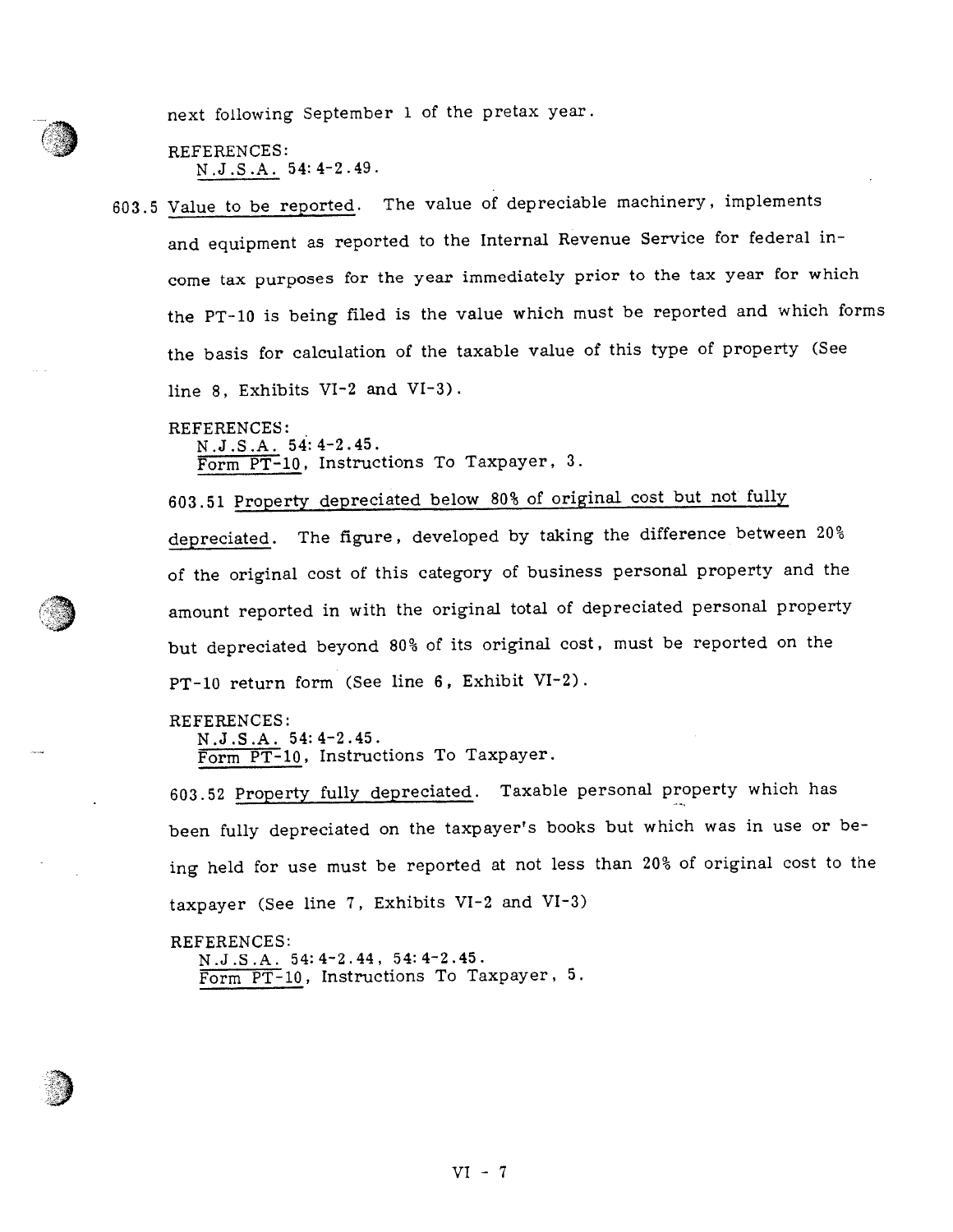603.53 Assessor to review Form PT-b. Once filed by the taxpayer, the assessor must review and audit the figures contained on the Form PT-10 filed with him. This review and audit must be completed by January <sup>10</sup> at which time the taxable value of business persona<sup>l</sup> property is <sup>p</sup>laced on the tax list and becomes <sup>a</sup> par<sup>t</sup> of the ratables of the municipality.

# REFERENCES:

N.J.S.A. 54:4-2.48.

603.54 Power of subpoena. The assessor and the county board of taxation have the power to subpoena any person or officer of <sup>a</sup> corporation to appear and produce any books and papers concerning the taxable property of per Sons or corporations. If <sup>a</sup> person refuses to comply with the subpoena, the assessor may apply to the Superior Court or County Court for an order com pelling appearance. The person so subpoenaed may be examined under oath by the assessor.

# REFERENCES:

N.J.S.A. 54:4-16, 54: 4—17.

- 603.6 Taxable situs. Business personal property subject to taxation locally is to be taxed in the taxing district where it has acquired permanen<sup>t</sup> location. This is <sup>a</sup> question of fact which must be resolved by consideration of all the circumstances in the particular case. Situs for tax purposes does not include property found temporarily, casually or in mere transition in the community.
- 603.7 Penalties. In any situation where <sup>a</sup> taxpayer owning personal property used in the business of <sup>a</sup> local exchange telephone, telegraph or messenger systems companies refuses or neglects to file a return Form PT-10, the tax assessor should value the taxpayer's taxable personal property at such an amount as the assessor may, from any information available to him, reasonably determine to be the taxable value of such property. A taxpayer who does not file <sup>a</sup>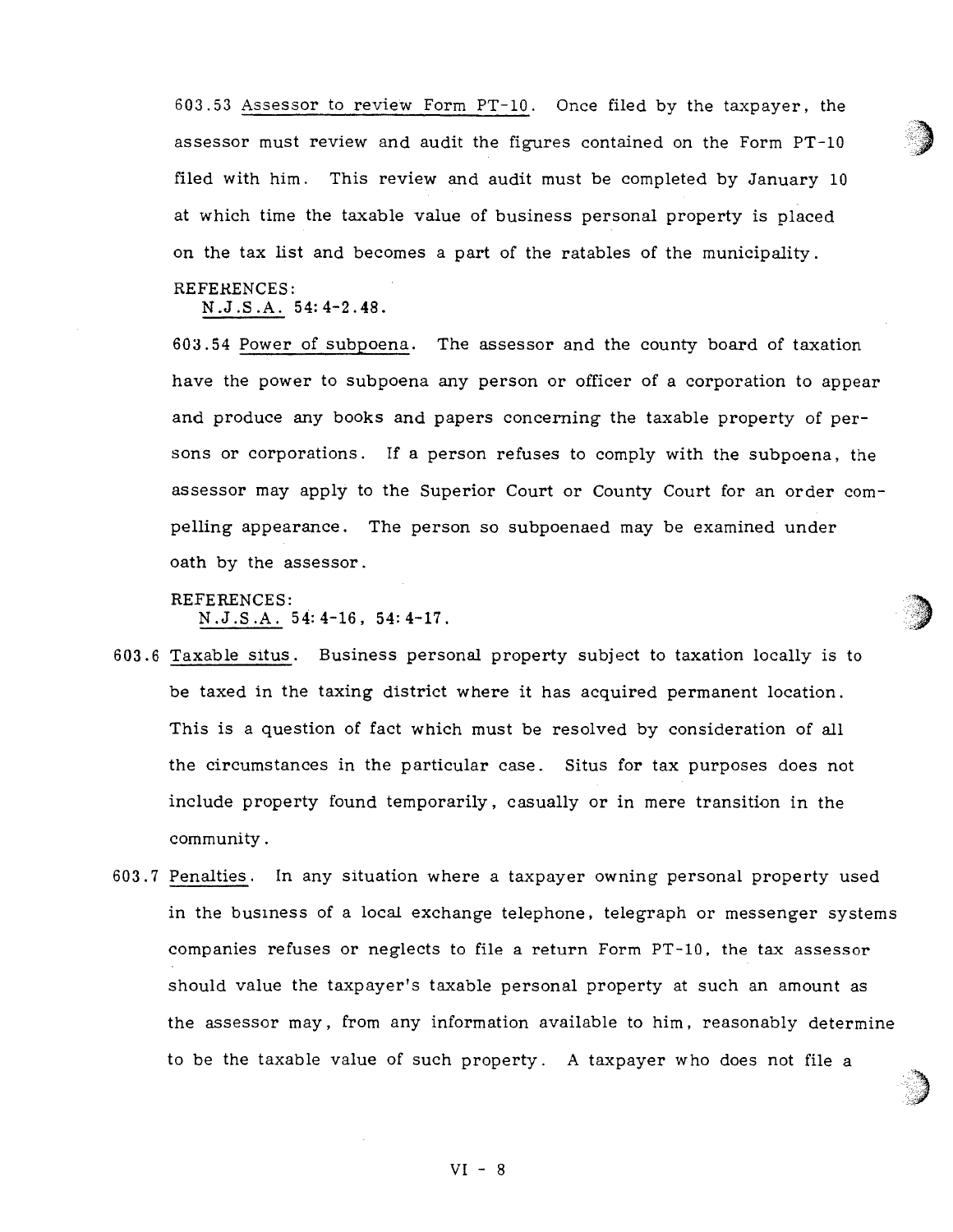Form PT-10 by September 1 of the pretax year will be penalized \$100.00 for each day the form remains unfiled beyond that date. However, the total of the penalty may not exceed 25% of the amount of the tax, or \$100 whichever of these two amounts is the greater. The penalties are to be assessed by the assessor and are to be added to and become <sup>a</sup> par<sup>t</sup> of the tax. As with the regular property tax, any penalties once imposed and assessed by the are payable to and recoverable by the tax collector.

# REFERENCES:

N.J.S.A. 54:4—2.49..

603. 8 Calculation of the tax. Taxable value of locally assessed personal property used in business is to be calculated by the tax assessor from figures contained on the Form PT-10 once the assessor is satisfied as to the correctness of those figures. The method of calculating the taxable value will differ depending upon whether or not <sup>a</sup> revaluation or reassessment has been <sup>p</sup>laced upon the tax list for the particular year at issue.

# REFERENCES:

N.J.S.A. 54: 4—2.47.

Form PT-10, Instructions To Assessor, A and B.

603 .81 Where no revaluation or reassessment has been implemented. To calculate the taxable value of personal property used in business for <sup>a</sup> municipality which has not <sup>p</sup>laced <sup>a</sup> revaluation on its tax list, the lower of the county percentage level or the Director's State school aid ratio pro mulgated October <sup>1</sup> of the pretax year shall be multiplied times the net book value (line 8, Form PT-10 Exhibit VI-2) reported by the taxpayer. Exhibit VI-2 shows <sup>a</sup> completed return form with <sup>a</sup> taxable value calculated for an un revalued taxing district.

# REFERENCES:

N.J.S.A. 54: 4-2.47. Form PT-10, Instruction To Assessor, B.

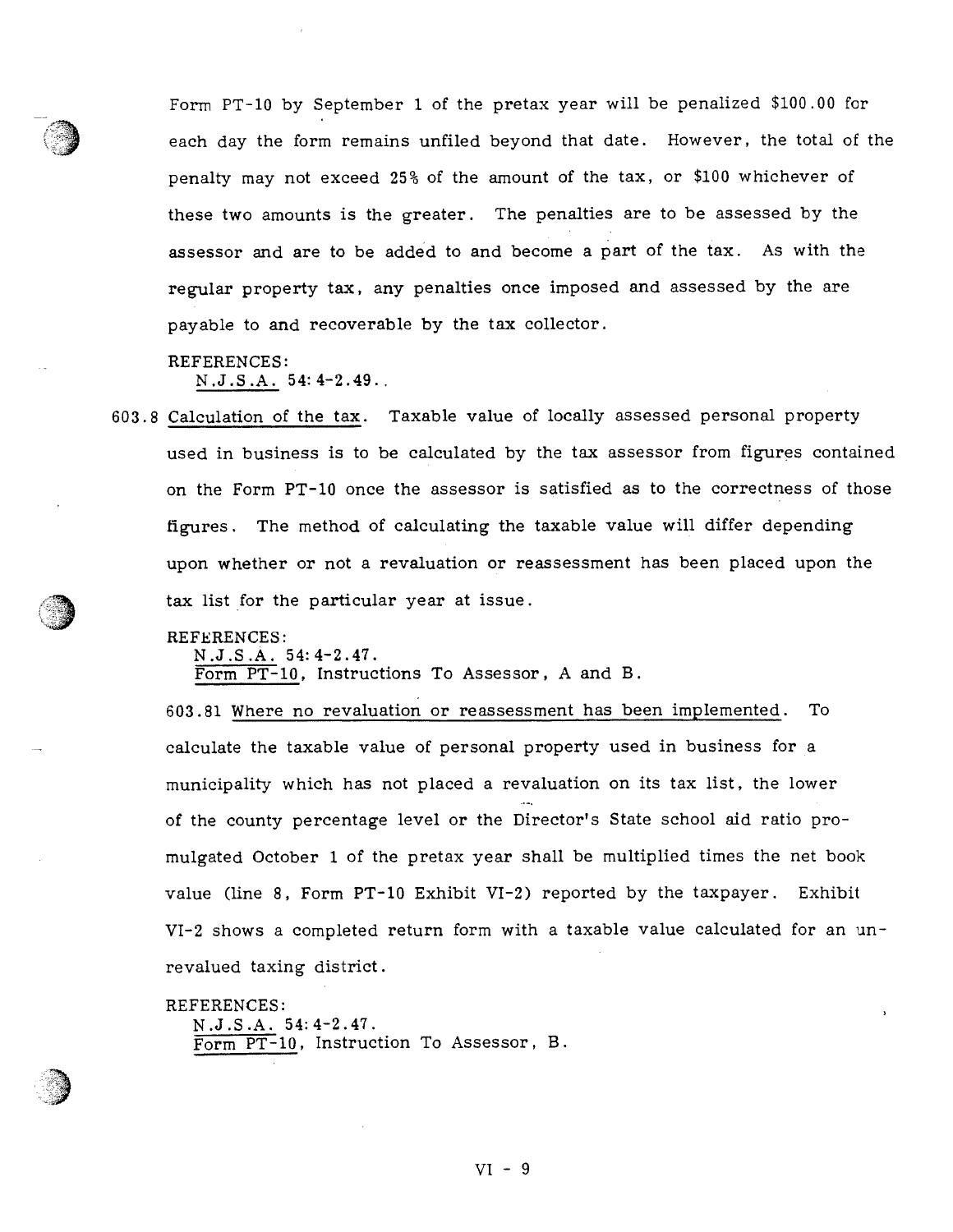603.82 Where <sup>a</sup> revaluation or reassessment has been implemented. To calculate the taxable value of persona<sup>l</sup> property used in business in cases where <sup>a</sup> district-wide adjustment of real property taxable values has been <sup>p</sup>laced in effect to conform to the percentage level established in the county, the percentage level so established will be multiplied times the net book value (line 8, Form PT-10 Exhibit VI-3) reported by the taxpayer. Exhibit VI-3 shows <sup>a</sup> completed return form with <sup>a</sup> taxable value calculated for <sup>a</sup> taxing district which has completed and <sup>p</sup>laced <sup>a</sup> revaluation on its tax list, in <sup>a</sup> county where the county board of taxation has established <sup>a</sup> 100% percentage level.

REFERENCES: N.J.S.A. 54:4-2.47. Form PT-10, Instructions To Assessor, A.

603.9 Listing of persona<sup>l</sup> property used in business. Upon completion of the re view and audit of figures filed with him by business persona<sup>l</sup> property tax payers, and once having calculated the taxable values of persona<sup>l</sup> property used in business, the assessor shall include such taxable values in his tax list and duplicate to be filed with the county board of taxation January <sup>10</sup> of the tax year.

REFERENCES: N.J.S.A. 54:4-2.49.

603.91 Tax rate to be applied. The taxable value of persona<sup>l</sup> property used in business (see 603.81 or 603.82) is to be multiplied by and taxed at the genera<sup>l</sup> tax rate of the taxing district in which such persona<sup>l</sup> property is found.

REFERENCES: N.J .S .A. 54: 4-2 .47, 54: 4—2.48.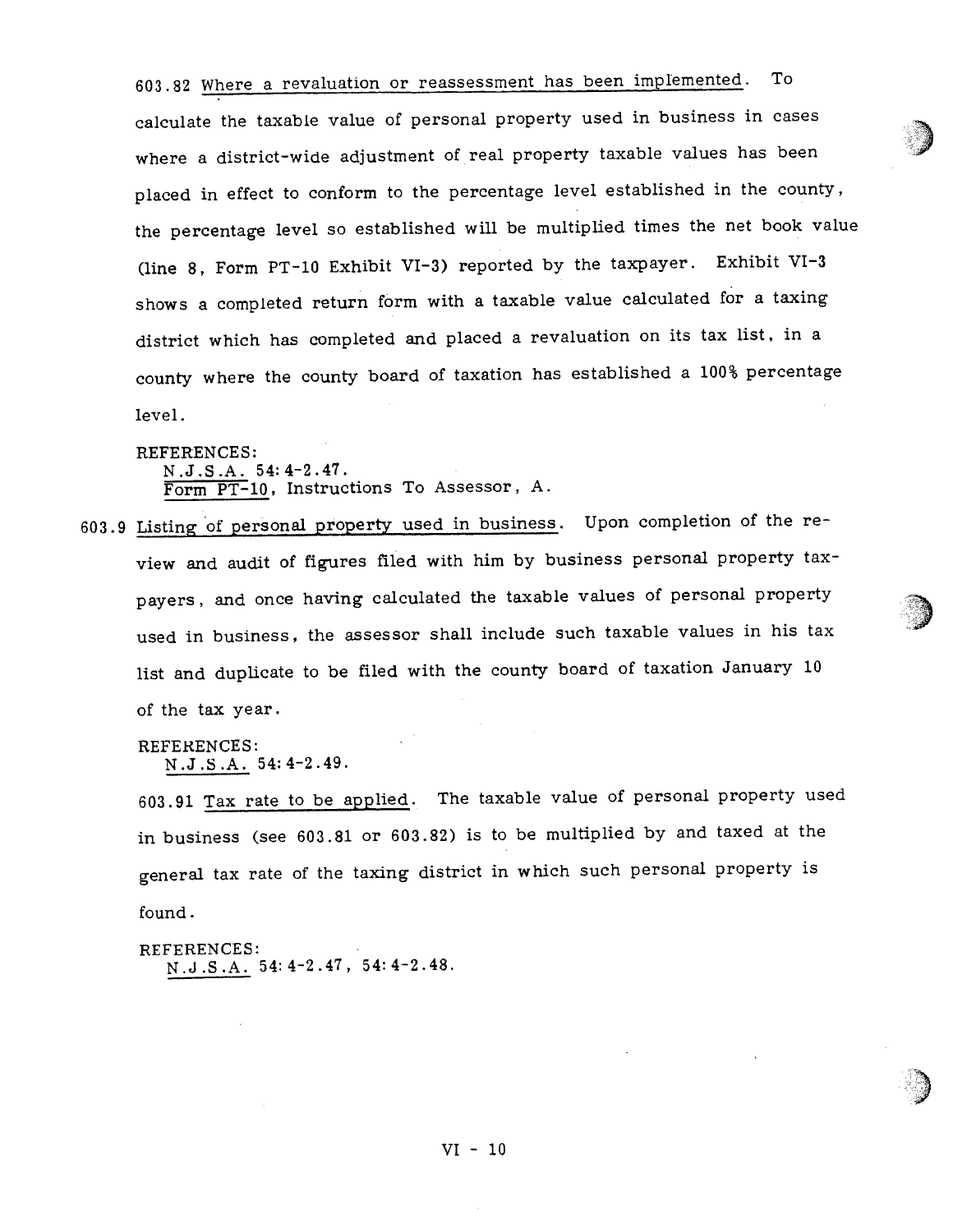604. Equalization of Locally Assessed Personal Property Used in Business

604.1 County equalization. Locally assessed business persona<sup>l</sup> property is equalized separately from real property by each county board of taxation, and is shown separately in the equalization table promulgated by each county board of taxation.

REFERENCES:

N.J.S.A. 54:3-17(f) through (i).

604.11 Aggregate assessed value. The assessed value of all individual items of locally assessed business persona<sup>l</sup> property in each separate municipality are verified and are totaled to develop an aggregate as sessed value for such property for each municipality respectively.

REFERENCES:

N.J.S.A. 54:3—17.

604. <sup>12</sup> Aggregate true value. The county board of taxation calculates the aggregate true value of locally assessed business persona<sup>l</sup> property by dividing the aggregate assessed value of such property in each particular taxing district in the county by the lower of either the county percentage level or the Director's State School Aid Ratio promulgated October <sup>1</sup> of the pretax year.

REFERENCES: N.J.S.A. 54: 3-17.

604.13 Aggregate equalized valuation. The aggregate equalized valuation of locally assessed business persona<sup>l</sup> property is computed by multiplying the aggregate true value of such property (see paragrap<sup>h</sup> 604.12) by either the county percentage level or the Director's State School Aid Ratio promu<sup>l</sup> gated October <sup>1</sup> of the pretax year. Whichever of the two percentages is the lower is that percentage which is used in the calculation.

REFERENCES: N.J.S.A. 54:3—17.

VI- 11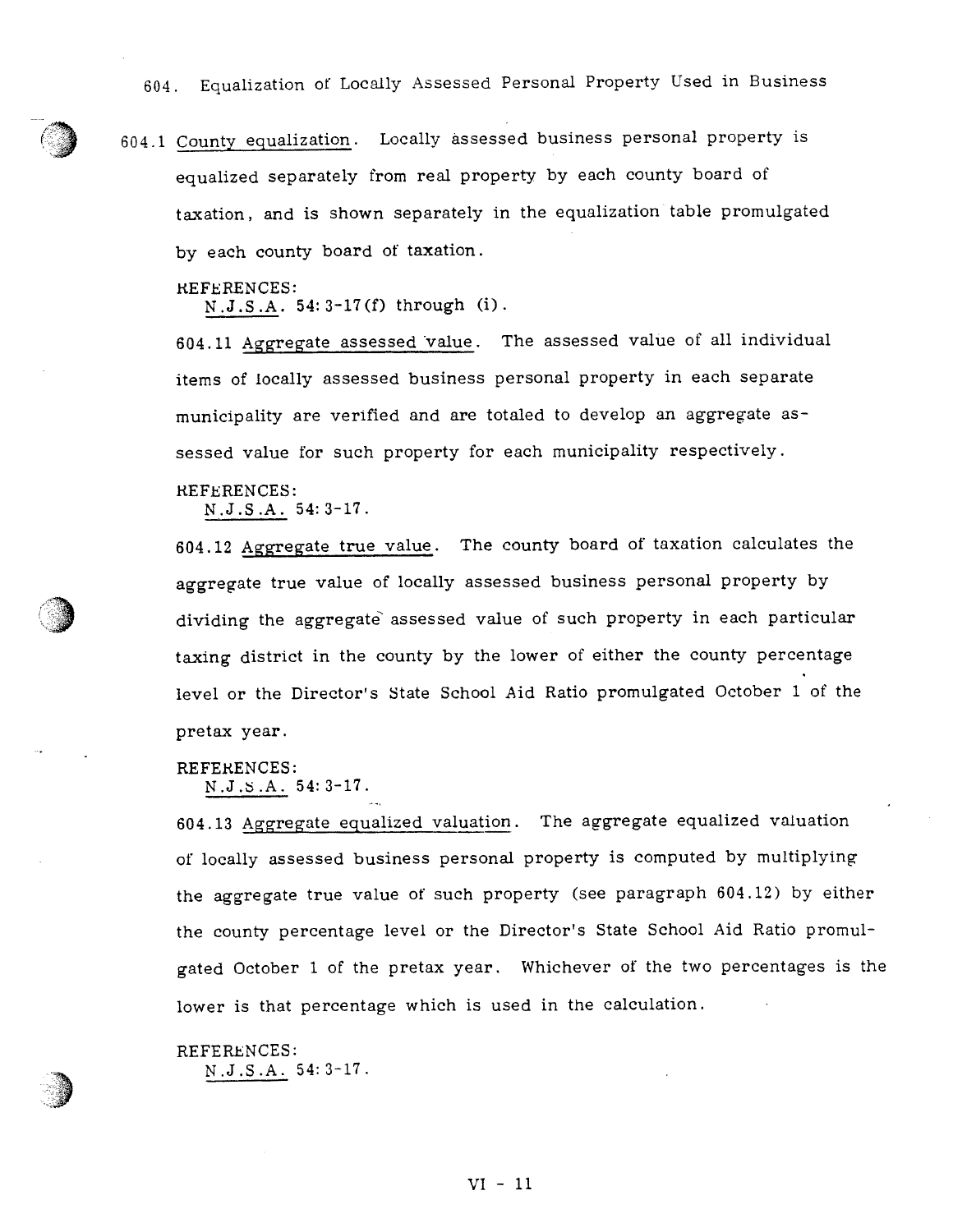604.2 State equalization. The taxable value of locally assessed business persona<sup>l</sup> property is added to and becomes a part of the equalized valuation for each taxing district in which it is situated. In the Director's Table of Equalized Valuations the aggregate assessed value of business persona<sup>l</sup> property is added to the equalized value of real property for each taxing district. To this sum the true value of Class <sup>U</sup> railroad property is further added to arrive at a taxing district's equalized value.

REFERENCES: N.J.S.A. 54:1—35.2.

I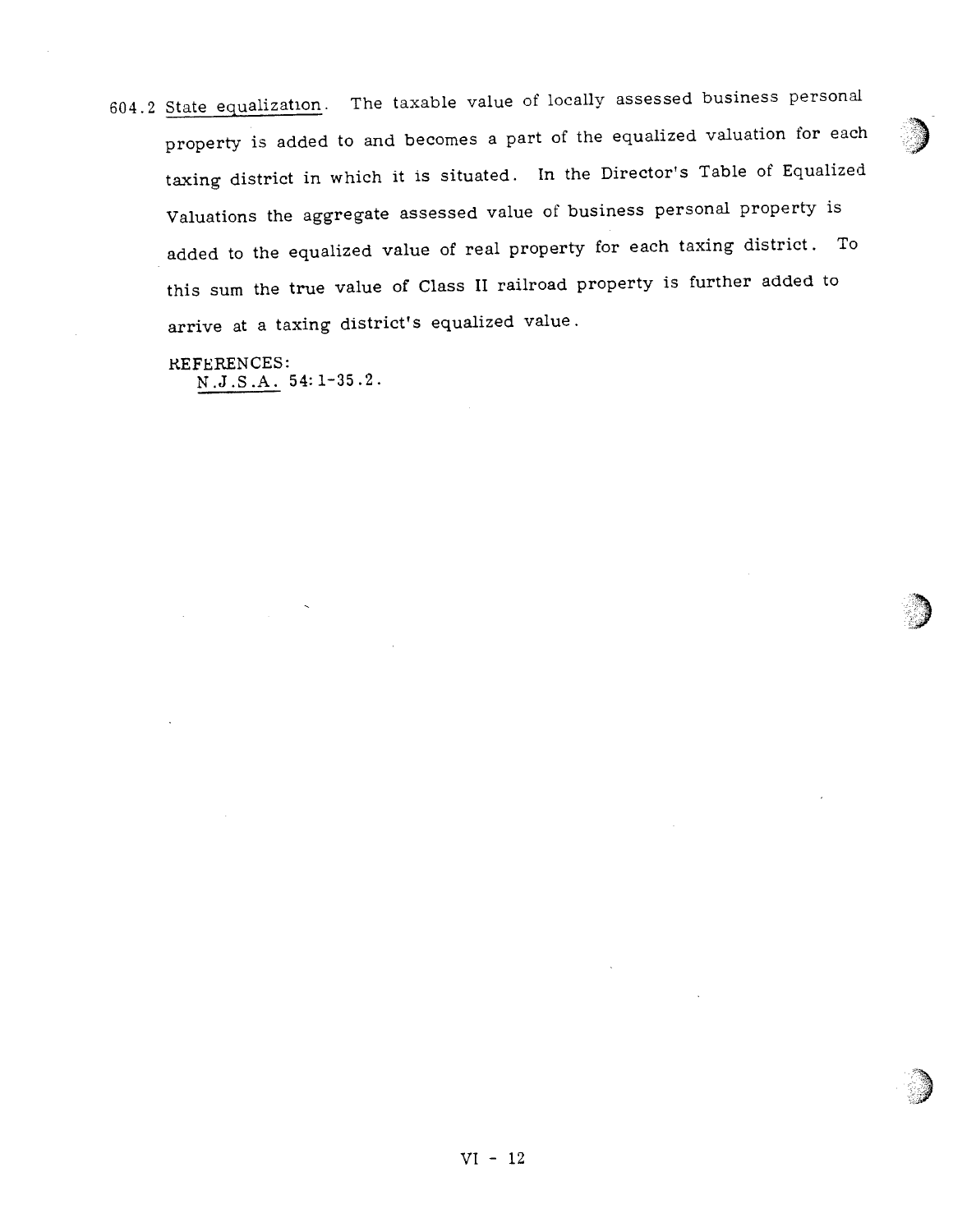# **EXHIBITS**

andbook for New Jersey Assessors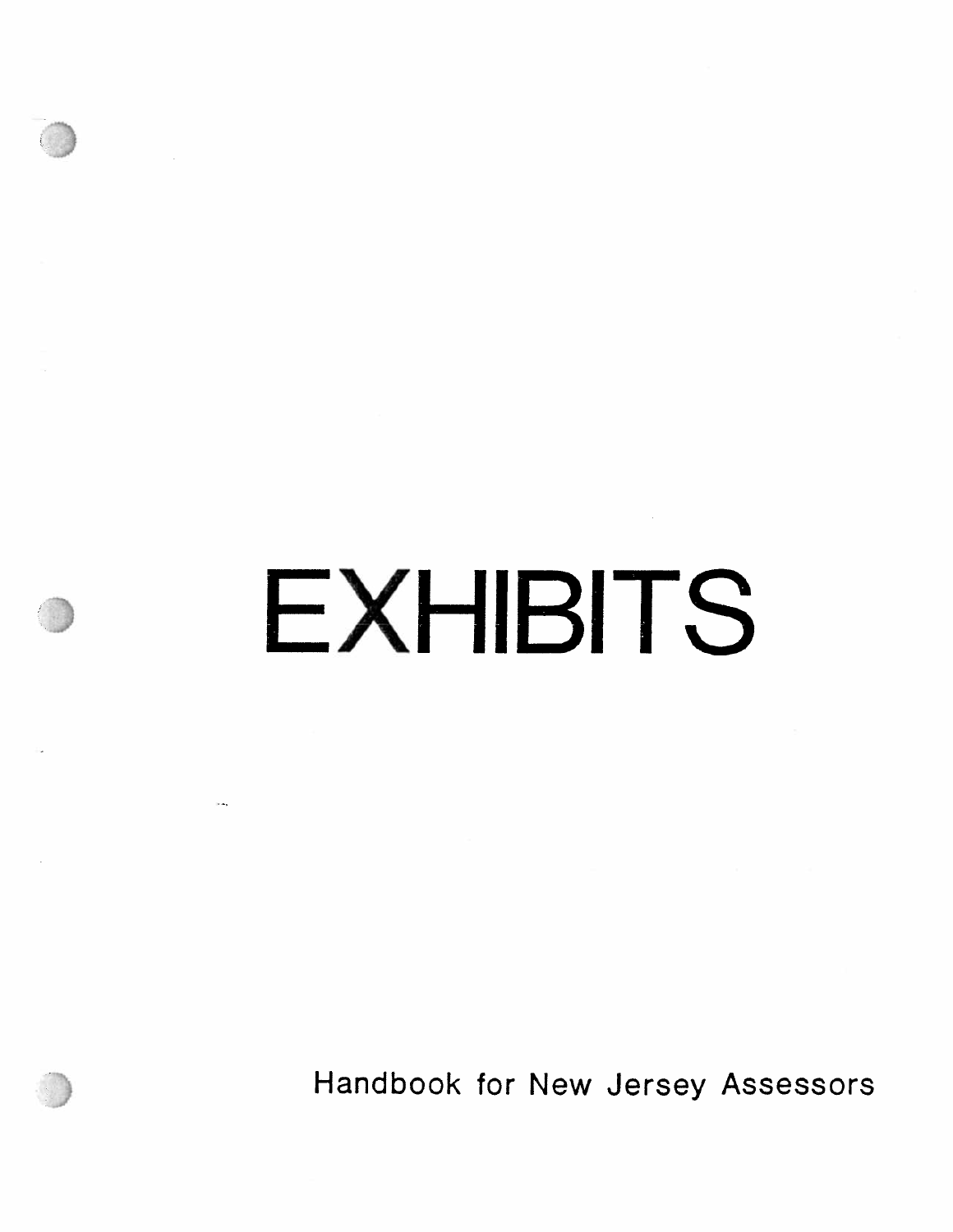# FRONT



WT.1 M (NEV. 240) BOTH SIDES OF THIS RETURN MUST BE COMPLETED.

 $MO.$   $YR$ 

MO. YR.

# BACK

BY DID YOU HAVE IN YOUR POSSESSION ON OCTOBER 1, OF LAST YEAR, ANY ITEMS OF TANGIBLE PERSONAL PROPERTY WHICH WERE LEASED<br>BY YOU'FROM ANOTHER BUSINESS ENTITY? (- ) YES - (- ) NO - SEE INSTRUCTION 1C, ITEM 6. IF YES, SUBMIT A DATE TAXPAYER COMMENCED DOING BUSINESS IN NEW JERSEY

DATE TAXPAYER CEASED OWNING TAXABLE PERSONAL PROPERTY IN NEW JERSEY

IF IF TAXPAYER HAS SOLD ITS BUSINESS OR OTHERWISE TRANSFERRED ITS ASSETS PRIOR TO OCTOBER 1, OF LAST YEAR, INDICATE<br>HERE THE DATE OF SALE OR TRANSFER AND NAME OF THE PURCHASER OR TRANSFEREE.

knowledge and belief, it is true, correct, and complete. If prepared by a person other than taxpayer, this declaration is based on all<br>Information of which the preparer has any knowledge. Under the penalties of perjury, I declare that I have examined this return, including accompanying schedules and to the best of my

| DATE | TAXPAYER'S SIGNATURE                           | TITLE          |
|------|------------------------------------------------|----------------|
| DATE | PREPARER'S SIGNATURE, (IF OTHER THAN TAXPAYER) | <b>ADDRESS</b> |
|      | PREPARER'S I.D. NO.                            |                |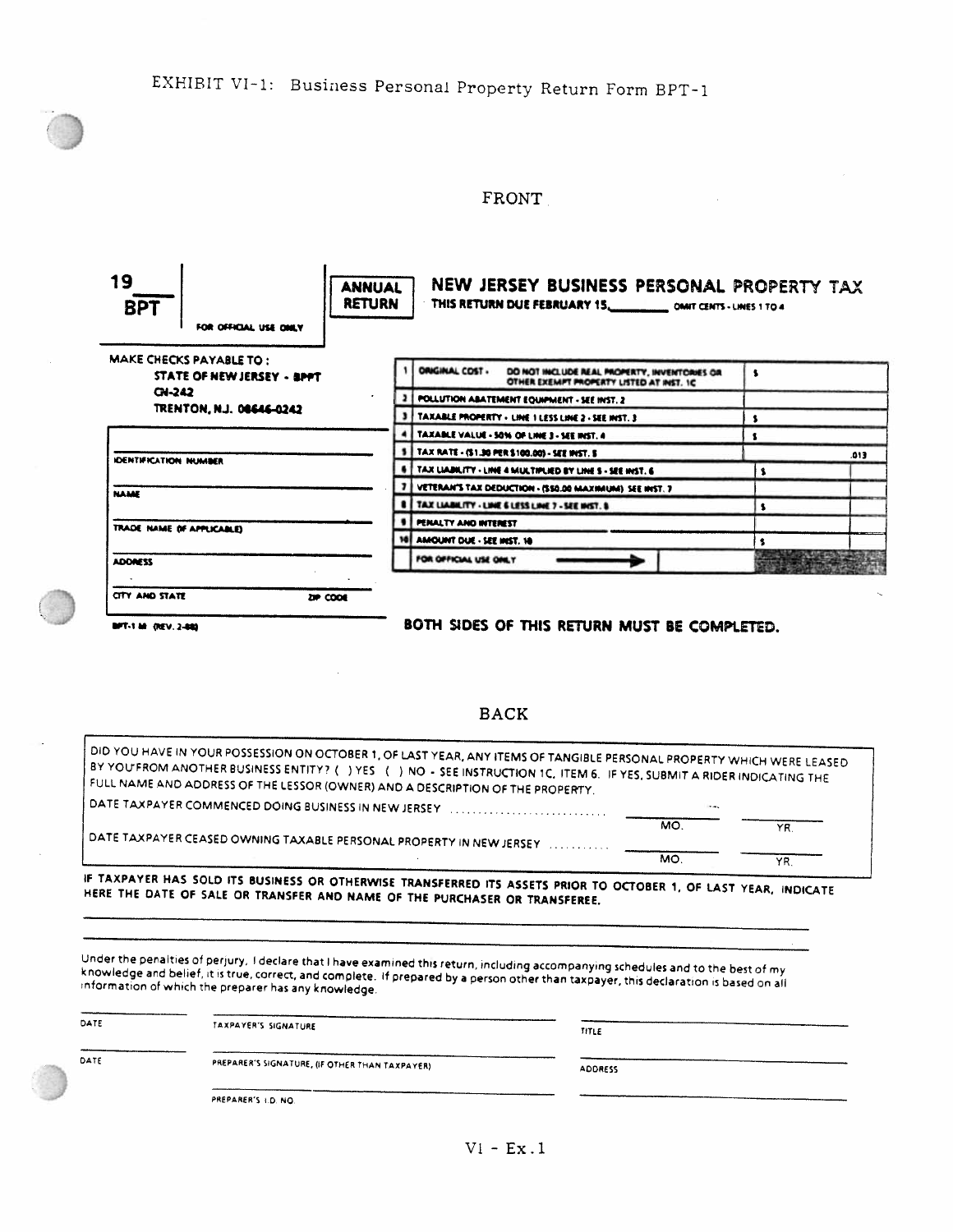| EXHIBIT VI-2                                                                                                                                                                                                                                                                                                                                                                       |                             |                             |  |
|------------------------------------------------------------------------------------------------------------------------------------------------------------------------------------------------------------------------------------------------------------------------------------------------------------------------------------------------------------------------------------|-----------------------------|-----------------------------|--|
| Unrevalued Taxing District<br>FORM PT-10                                                                                                                                                                                                                                                                                                                                           |                             | Assessor's Code No.         |  |
| TAX.<br>RETURN OF TANGIBLE PERSONAL PROPERTY USED IN BUSINESS                                                                                                                                                                                                                                                                                                                      |                             | $1989 - 5$                  |  |
| <b>YEAR 1990</b><br>BY<br>LOCAL EXCHANGE TELEPHONE COMPANIES, AND TELEGRAPH AND MESSENGER SYSTEMS, COMPANIES.<br>CORPORATIONS OR ASSOCIATIONS SUBJECT TO TAX UNDER CHAPTER 4 LAWS OF 1940, AS AMENDED<br>(N.J.S.A. 54:4-1, as amended)                                                                                                                                             |                             |                             |  |
| Clearwater Township<br>Taxing District (Municipality)                                                                                                                                                                                                                                                                                                                              | Sussex New Jersey<br>County |                             |  |
| FORWARD THIS RETURN ON OR BEFORE SEPTEMBER 1, 1989 TO THE MUNICIPAL ASSESSOR-<br>Taxpayer's Name and Address (Type or Print)                                                                                                                                                                                                                                                       |                             | Assessor's Address          |  |
|                                                                                                                                                                                                                                                                                                                                                                                    |                             |                             |  |
| Harvey Baker<br>Loud and Clear Telephone Company, Inc.<br>Municipal Building<br>620 Broad Street<br>Elizabeth, New Jersey                                                                                                                                                                                                                                                          |                             | Clearwater, New Jersey      |  |
|                                                                                                                                                                                                                                                                                                                                                                                    |                             |                             |  |
| SCHEDULE A- DEPRECIATED VALUE OF MACHINERY, EQUIPMENT, FURNITURE, FIXTURES AND OTHER DEPRECIABLE                                                                                                                                                                                                                                                                                   |                             |                             |  |
|                                                                                                                                                                                                                                                                                                                                                                                    |                             |                             |  |
| PERSONAL PHOPERTY TAXABLE IN THIS TAXING DISTRICT AS OF JANUARY 1, 1989.<br><b>ITEM</b>                                                                                                                                                                                                                                                                                            |                             | VALUE                       |  |
| 1. Original cost of taxable Tangible Personal Property Used in Business, owned as of January 1,<br>1989.<br>2. Depreciation reserve on taxable Tangible Personal Property Used in Business allowed as of<br>January 1, 1989.                                                                                                                                                       |                             | \$.<br>525,000.<br>225,000. |  |
| 3. Net Value, (line 1 minus line 2).                                                                                                                                                                                                                                                                                                                                               |                             | \$<br>300,000.              |  |
| 4. Adjustments. (See Instruction 4).                                                                                                                                                                                                                                                                                                                                               |                             |                             |  |
| 5. Adjusted net value. (line 3 plus or minus line 4).                                                                                                                                                                                                                                                                                                                              |                             | \$                          |  |
| 6. Additional value of depreciable personal property in use, or held for use, and depreciated<br>below 80% of original cost to the taxpayer, but not fully depreciated as of January 1, 1989.<br>Enter 20% of original cost of such depreciable property, less net value of such property<br>included in line 5.<br>(See line below, for treatment of property fully depreciated). |                             | 300.000<br>$15,000$ .       |  |
| 7. 20% of original cost to the taxpayer of personal property in use or held for use and fully<br>depreciated as of January 1, 1989. (See Instruction 5).                                                                                                                                                                                                                           |                             | 10.000.                     |  |
|                                                                                                                                                                                                                                                                                                                                                                                    |                             | \$<br>325,000.              |  |
| 8. Total Net Value, January 1, 1989. (Total of Lines 5, 6 and 7).<br>FOR ASSESSOR'S USE ON LY                                                                                                                                                                                                                                                                                      |                             |                             |  |
| SCHEDULE B - TAXABLE VALUE COMPUTATION                                                                                                                                                                                                                                                                                                                                             |                             |                             |  |
| 1. Total net value, January 1, 1989. (from line 8 schedule A).                                                                                                                                                                                                                                                                                                                     |                             | \$<br>325.000.              |  |
| 2. Applicable percent - (See Instructions to Assessor).                                                                                                                                                                                                                                                                                                                            |                             | 92.54%                      |  |

The undersigned declares under the penalties provided by law, that this return (including any accompanying schedules and statements) has been examined<br>by him and to the best of his knowledge and belief is a true, correct, declaration is based on all the information relating to the matters required to be reported in the return of which he has knowledge.



 $t_{\rm H\,M\,C^{+}}$ 

(Signature of Taxpayer or Officer of Taxpayer).

 $(\mathsf{Title})$ 

(i) it is not individual or Firm Preparing Return( iii) in the case of Address)

PENALTIES TO AVOID PENALTIES EVERY TAXPAYER MUST FILE THIS RETURN WITH THE ASSESSOR ON OR BEFORE SEPTEMBER 1, 1989. (SEE INSTRUCTiON 9).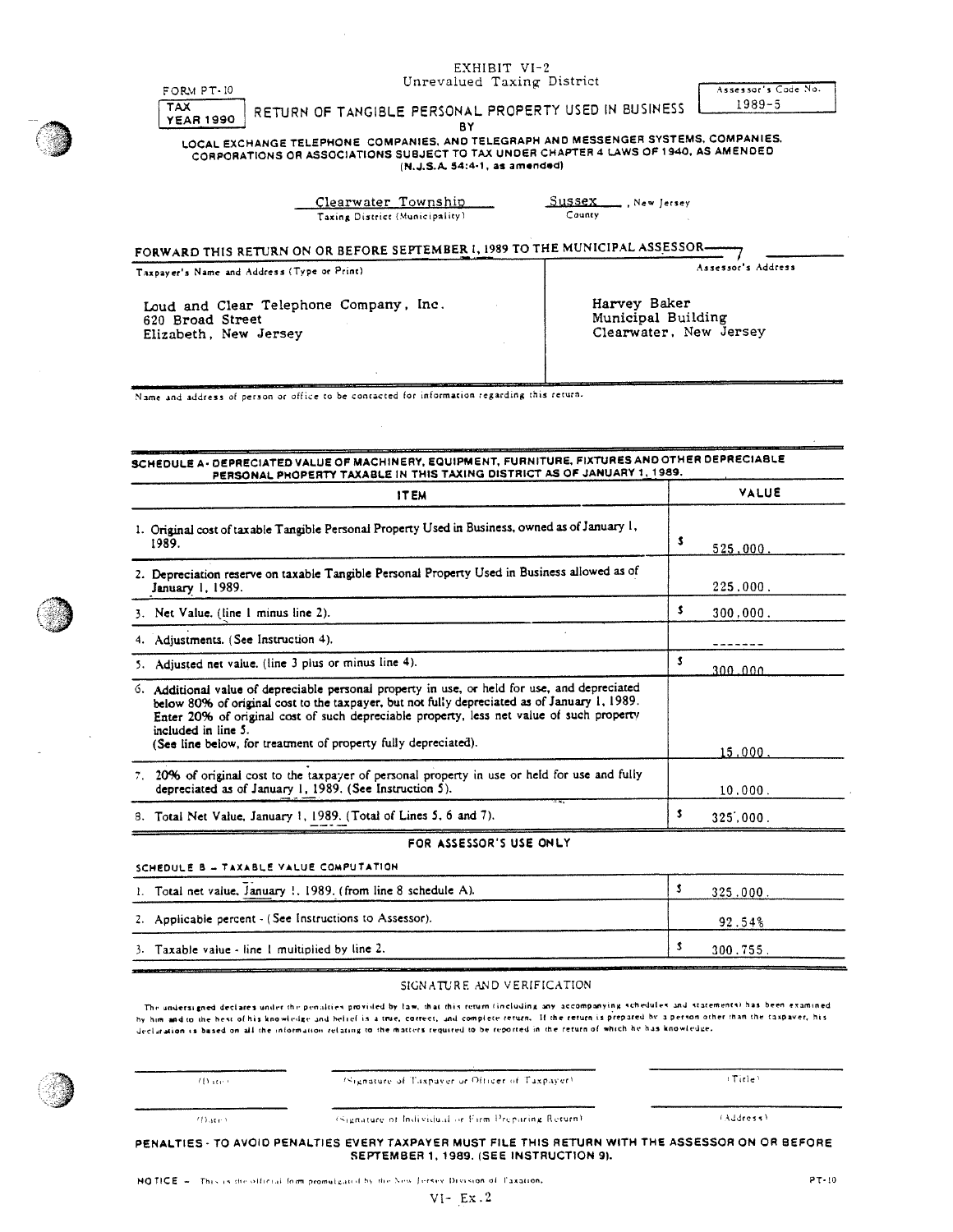## INSTRUCTIONS TO TAXPAYER

#### TAXPAYERS REQUIRED TO FILE RETURN:  $\mathbf{1}$ .

- a. Only local exchange telephone companies, and telegraph and messenger systems. companies, corporations and associations subject to tax under Chapter 4, laws of 1940. as amended and owning tangible goods and chattels, exclusive of inventories, are required to tile <sup>a</sup> return. ("Local exchange telephone company" means a telecommunications carrier providing dialtone and access to substantially all of a local telephone exchange.
- b. Taxpayers required to tile this return must file <sup>a</sup> separate return in each municipality in which tangible persona<sup>l</sup> property used in business, exclusive of inventories, was owned as of the assessment date.

#### 2. DUE DATE FOR FILING RETURN FORMS:

The return form must be filed on or before September 1, <sup>1989</sup> with the assessor for the taxing district in which the business personal property is located.

#### 3. DEPRECIATION:

- a. Except as may be otherwise provided by regulation, net value for depreciable persona<sup>l</sup> property shall be the depreciated value of such property as reported to the Internal Revenue Service for Federal Income Tax purposes in accordance with the Internal Revenue Code of <sup>1954</sup> and the rules and regulations promulgated thereunder, in effect on January 1, <sup>1989</sup> for the last complete reporting year immediately preceding the listing date, and adjusted to such listing date for additional depreciation, additions and disposals.
- b. If requested by the assessor, taxpayer must furnish Depreciation Schedule filed with the Federal Income Tax return for the calendar year <sup>1988</sup> or for the latest fiscal year ended prior to January 1, 1989.

#### 4. ADJUSTMENTS:

Any adjustments entered online <sup>4</sup> of Schedule <sup>A</sup> must be fully explained in writing and attached to the return form.

#### 5. PROPERTY FULLY DEPRECIATED:

Include in this item not less than <sup>20</sup> percen<sup>t</sup> of original cost of tangible persona<sup>l</sup> property used in business which had been fully depreciated but which, as of the assessment date, remained in use or was held for use.

## 6. GROUP AND COMPOSITE ACCOUNTS:

<sup>A</sup> taxpayer holding items of like property in more than one taxing district may apply to the Director of the Division of Taxation for permission to repor<sup>t</sup> net value on the basis of average valuations of such property in group or composite accounts. He must show that it is impractical to report separately with respect to each item.

# 7. PERSONAL LIABILITY OF OWNERS OF TANGIBLE PERSONAL PROPERTY USED IN BUSINESS FOR TAX;

The person owning tangible persona<sup>l</sup> property used in business is personally liable for the tax due thereon [N.J.S.A. 54:4 - 2.47(b)].

#### 8. TAXABLE SITUS:

Tangible persona<sup>l</sup> property used in business and subject to taxation is assessable and taxable in the taxing district where such property is "found" [N.J.S.A. 54:4-2.47 (b)I. As <sup>a</sup> genera<sup>l</sup> rule, property is "found" in the taxing district where it has acquired <sup>a</sup> permanen<sup>t</sup> location. This is <sup>a</sup> question of fact which must be resolved by consideration of all the circumstances in the particular case.

#### 9. PENALTIES:

If any taxpayer shall refuse or neglect to tile <sup>a</sup> return as required by section 54:4-2.48 of the Reyised Statutes, the assessor shall value the taxable persona<sup>l</sup> property of such taxpayer at such amount as he may, from arty information in his possession or available to him, reasonably determine to be the taxable value at which such property is assessble. Any taxpayer who falls or neglects to file <sup>a</sup> return within the time required shall be assessed a penalty of \$100.00 for each day of such delinquency, but not in excess of the greater of \$100.00 or 25% of the tax. All penalties shall be added to and become part of the tax and shall be enforceable and collectible in the same manner as the tax or pursuan<sup>t</sup> to the penalty enforcement law (Chapter <sup>58</sup> of Title 2A of the New Jersey Statutes) in <sup>a</sup> summary manner. Such penalties shall be assessed by the assessor and be payable to and recoverable by the tax collector of the taxing district. The assessor, upon reques<sup>t</sup> made on or before the last date for filing any return as fixed by law, may extend the time to file such return to a date not later than the end of a 2month period next following such last date for filing, for goo<sup>d</sup> cause shown. (N.J.S.A. 54:4 . 2.49).

#### INSTRUCTIONS TO ASSESSOR

- A. For those taxing districts which shall have completed and pu<sup>t</sup> into operation for the tax year <sup>1990</sup> <sup>a</sup> districtwide adjustment of real property taxable valuations to conform to the percentage level, established for expressing the taxable value of real property in the county. and if <sup>a</sup> statement to such effect has been included by the assessor in the affidavit prescribed by section 54:4—36 of the Revised Statutes, the average ratio to be entered in line 2. Schedule B shall be the same level as is established for the taxable value of real property in the county (county percentage level).
- B. For those taxing districts not meeting the requirements set forth in paragrap<sup>h</sup> <sup>A</sup> above for the tax year <sup>1990</sup> there shall be entered in line 2, Schedule <sup>B</sup> the lower of the <sup>1989</sup> county percentage level or the average ratio of assessed to true value of real property in the taxing district promulgated by the Director of the Division of Taxation as of October 1, 1989 for State school aid purposes pursuan<sup>t</sup> to C.86. P.L. 1954(NJ.S.A. 54:1-35.1 et seq.). Ifthe Director's <sup>1989</sup> average ratio is the lower, it shall not be rounded offbut shall be used exactly as published by the Director.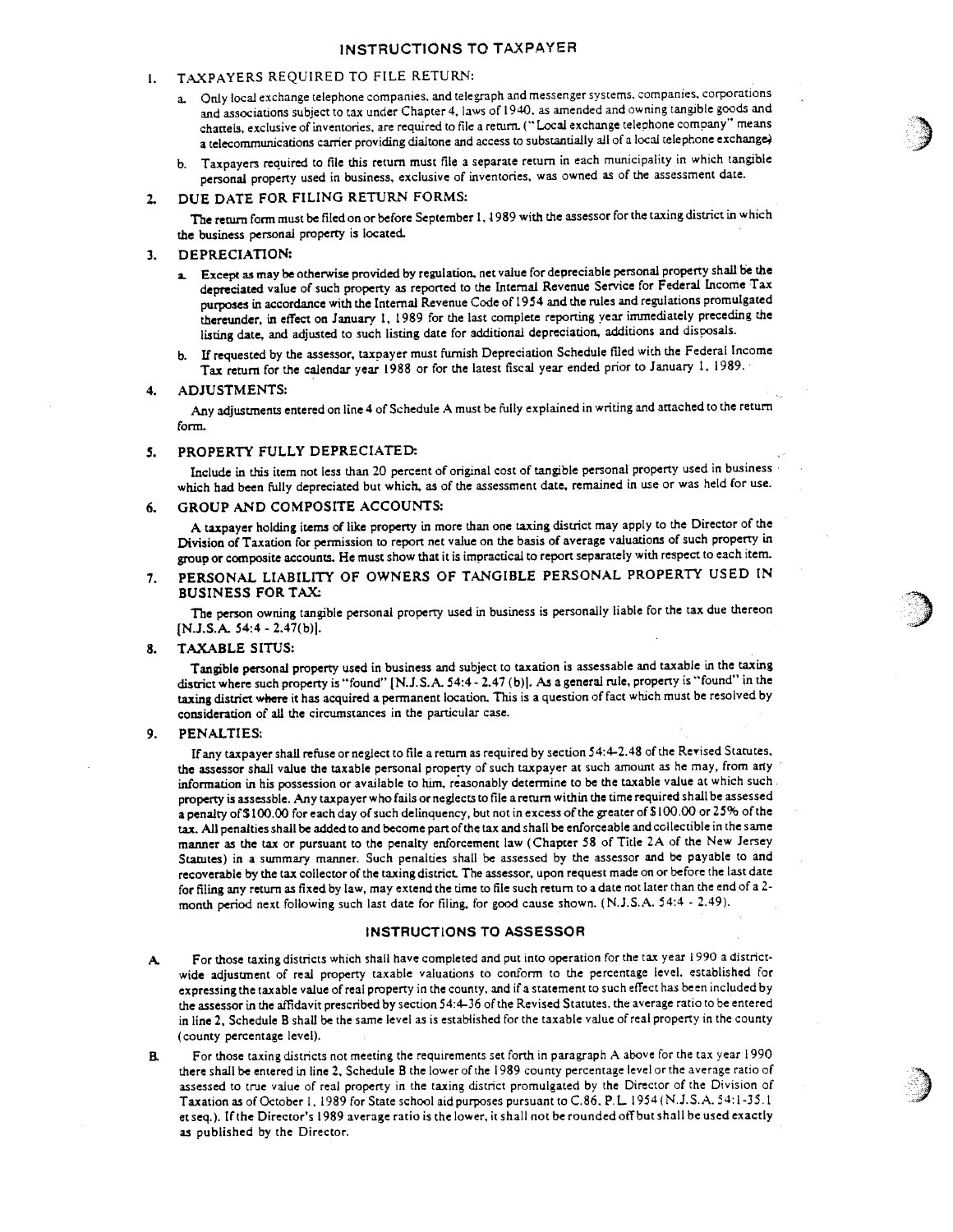| Revalued Taxing District                                                                                                                                                                                                                                                                                                                        | Assessor's Code No.                        |  |
|-------------------------------------------------------------------------------------------------------------------------------------------------------------------------------------------------------------------------------------------------------------------------------------------------------------------------------------------------|--------------------------------------------|--|
| FORM PT-10<br>TAX.<br>RETURN OF TANGIBLE PERSONAL PROPERTY USED IN BUSINESS<br><b>YEAR 1990</b><br>BY<br>LOCAL EXCHANGE TELEPHONE COMPANIES, AND TELEGRAPH AND MESSENGER SYSTEMS, COMPANIES,<br>CORPORATIONS OR ASSOCIATIONS SUBJECT TO TAX UNDER CHAPTER 4 LAWS OF 1940, AS AMENDED<br>(N.J.S.A. 54:4-1, as amended)                           | $6712 - 3$                                 |  |
| Monmouth, New Jersey<br><u> Meadewell Borough </u><br>County<br>Taxing District (Municipality)                                                                                                                                                                                                                                                  |                                            |  |
| FORWARD THIS RETURN ON OR BEFORE SEPTEMBER 1, 1989 TO THE MUNICIPAL ASSESSOR-                                                                                                                                                                                                                                                                   |                                            |  |
| Taxpayer's Name and Address (Type or Print)                                                                                                                                                                                                                                                                                                     | Assessor's Address                         |  |
| Clifford Latshaw<br>Loud and Clear Telephone Company<br>620 Broad Street<br>Elizabeth, New Jersey                                                                                                                                                                                                                                               | Municipal Building<br>Meadwell, New Jersey |  |
| Name and address of person or office to be contacted for information regarding this return.<br>SCHEDULE A- DEPRECIATED VALUE OF MACHINERY, EQUIPMENT, FURNITURE, FIXTURES AND OTHER DEPRECIABLE                                                                                                                                                 |                                            |  |
| PERSONAL PHOPERTY TAXABLE IN THIS TAXING DISTRICT AS OF JANUARY 1, 1989.                                                                                                                                                                                                                                                                        |                                            |  |
| <b>ITEM</b>                                                                                                                                                                                                                                                                                                                                     | <b>VALUE</b>                               |  |
| 1989.                                                                                                                                                                                                                                                                                                                                           | \$<br>450,000.                             |  |
| January 1, 1989.                                                                                                                                                                                                                                                                                                                                | 200,000.                                   |  |
|                                                                                                                                                                                                                                                                                                                                                 | \$<br>250,000.                             |  |
|                                                                                                                                                                                                                                                                                                                                                 | -------                                    |  |
| 1. Original cost of taxable Tangible Personal Property Used in Business, owned as of January 1,<br>2. Depreciation reserve on taxable Tangible Personal Property Used in Business allowed as of<br>3. Net Value. (line 1 minus line 2).<br>4. Adjustments. (See Instruction 4).<br>5. Adjusted net value. (line 3 plus or minus line 4).        | \$<br>250.000.                             |  |
| below 80% of original cost to the taxpayer, but not fully depreciated as of January 1, 1989.<br>Enter 20% of original cost of such depreciable property, less net value of such property<br>included in line 5.<br>(See line below, for treatment of property fully depreciated).                                                               |                                            |  |
| 20% of original cost to the taxpayer of personal property in use or held for use and fully<br>depreciated as of January 1, 1989. (See Instruction 5).                                                                                                                                                                                           | 10,000.<br>5.000.                          |  |
|                                                                                                                                                                                                                                                                                                                                                 | \$<br>265.000.                             |  |
| FOR ASSESSOR'S USE ONLY                                                                                                                                                                                                                                                                                                                         |                                            |  |
|                                                                                                                                                                                                                                                                                                                                                 | s<br>265.000.                              |  |
| 6. Additional value of depreciable personal property in use, or held for use, and depreciated<br>7.<br>8. Total Net Value, January 1, 1989. (Total of Lines 5, 6 and 7).<br>SCHEDULE B - TAXABLE VALUE COMPUTATION<br>1. Total net value, January 1, 1989. (from line 8 schedule A).<br>2. Applicable percent - (See Instructions to Assessor). | $100\%$                                    |  |

| $(1)$ are $($    | (Signature of Taxpaver or Officer of Taxpayer).                                                                                               | $(T_1, t_0)$ |
|------------------|-----------------------------------------------------------------------------------------------------------------------------------------------|--------------|
| $(1)$ . it e $($ | (Signature of Individual or Firm Preparing Return).                                                                                           | (Address)    |
|                  | PENALTIES - TO AVOID PENALTIES EVERY TAXPAYER MUST FILE THIS RETURN WITH THE ASSESSOR ON OR BEFORE<br>SEPTEMBER 1, 1989. (SEE INSTRUCTION 9). |              |

 $\sim 10^7$ 

 $\bar{\tau}_\tau$ 

 $\frac{1}{2}$ 

 $\sim$